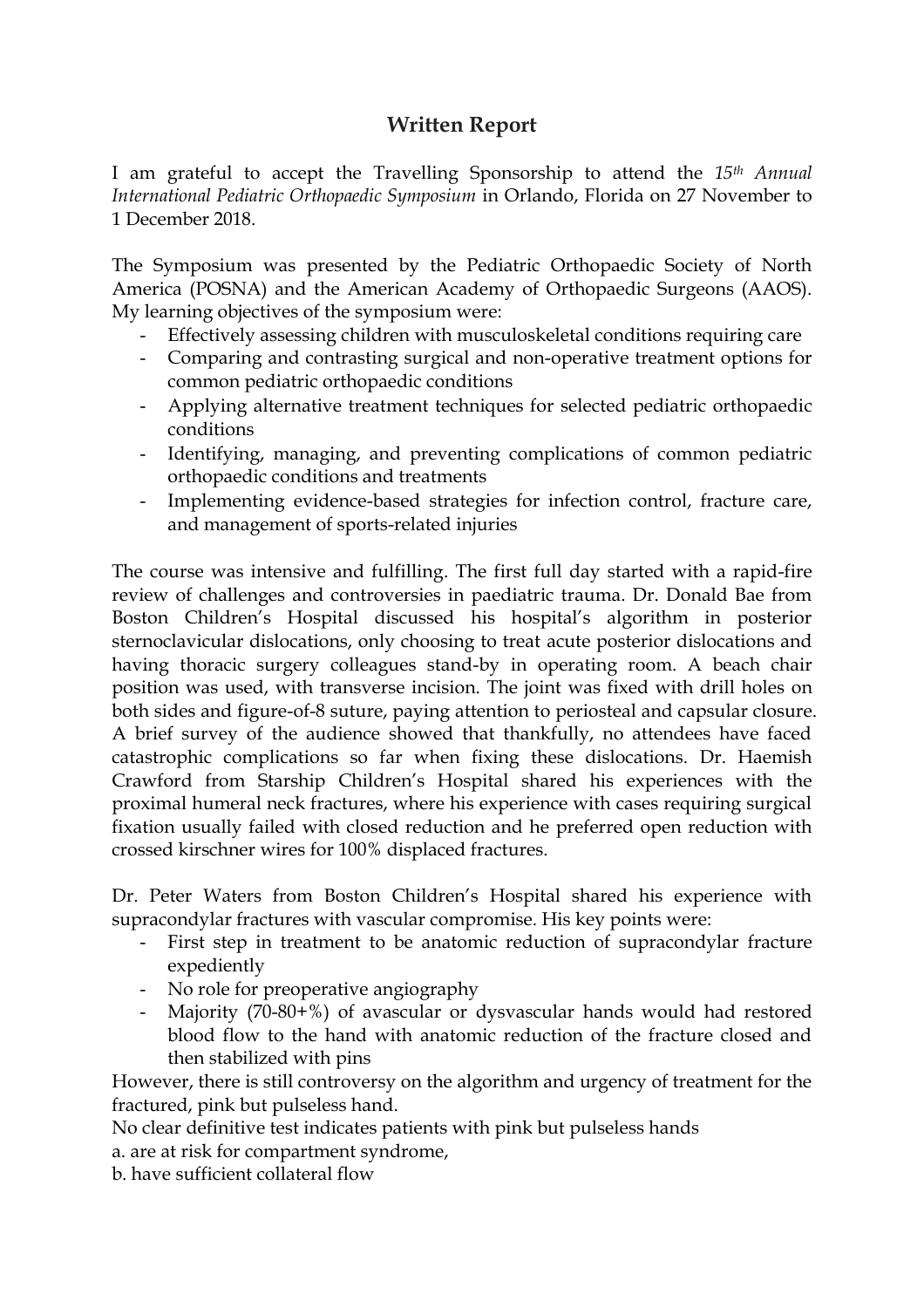c. have vasospasm secondary to the fracture will vasodilate with time

Therefore in Dr. Water's centre, these patients can be treated with a. immediate surgical exploration similar to the white and pulseless hand, or b. observe the pink, pulseless hand and receive emergent surgery if clinical status deteriorates. A quick survey found most of the audiences and faculties agreed that despite the evidence that a pulseless, pink hand had no long-term sequelae after anatomical fixation, most would observe these patients in their unit for 24-72 hours postoperatively.

In another session Dr. Jon Davids and Dr. Ben Shore, from the Shriners Hospital for Children and Boston Children's Hospital respectively, moderated a session about the medical and surgical treatment of the neuromuscular disease patient, going through all the topics of tone management indications and ideal candidates for Botox, oral baclofen, intrathecal pumps and selective dorsal rhizotomy. Hip surveillance guidelines, soft tissue and skeletal surgery for neuromuscular hip dysplasia, pelvic osteotomies and salvage procedures were all covered in one short afternoon.

Dr. David Spiegal from the Children's Hospital of Philadelphia shared his significant expertise in global orthopaedics on the third day of the symposium. He noted the burden of musculoskeletal diseases was difficult to quantify on a global scale due to lack of epidemiologic data and also challenges in measuring surgical diseases with existing metrics e.g. Disability Adjusted Life Years. However, he noted that the burden of those suffering musculoskeletal injury were more than tuberculosis, malaria and HIV combined. Only a multidisciplinary approach would work in meeting the global need. Dr. Jon Davids discussed about the management of a neglected clubfoot. The faculty together then shared their experience in operating in developing on third world countries and encouraged attendees to get involved as well.

I've covered only a tiny portion of all the pearls and wisdom that was shared by the faculty over the five days! The course had a comprehensive program, with a large breadth of programs to choose from, sometimes running concurrently and therefore making it difficult to choose which workshop or lecture to attend. The course was run punctually by all moderators, with each speaker having only five to ten minutes presentation time, therefore keeping the audience attentive and allowing adequate breaks between sessions. The best part of the course was the CME Breakout sessions, which allowed small-group interaction with the faculty. I chose to attend workshops on:

1. Six-axis deformity correction with the circular fixator. Dr. John Herzenburg from Sinai Hospital graciously gifted all attendees a copy of his books, The Art of Limb Alignment and The Art of Limb Alignment: Taylor Spatial Frame. Dr. Herzenburg and Dr. Christof Radler from Orthopaedic Hospital Speising provided step-by-step revision of the principles and clinical application of the Taylor Spatial Frame (TSF).